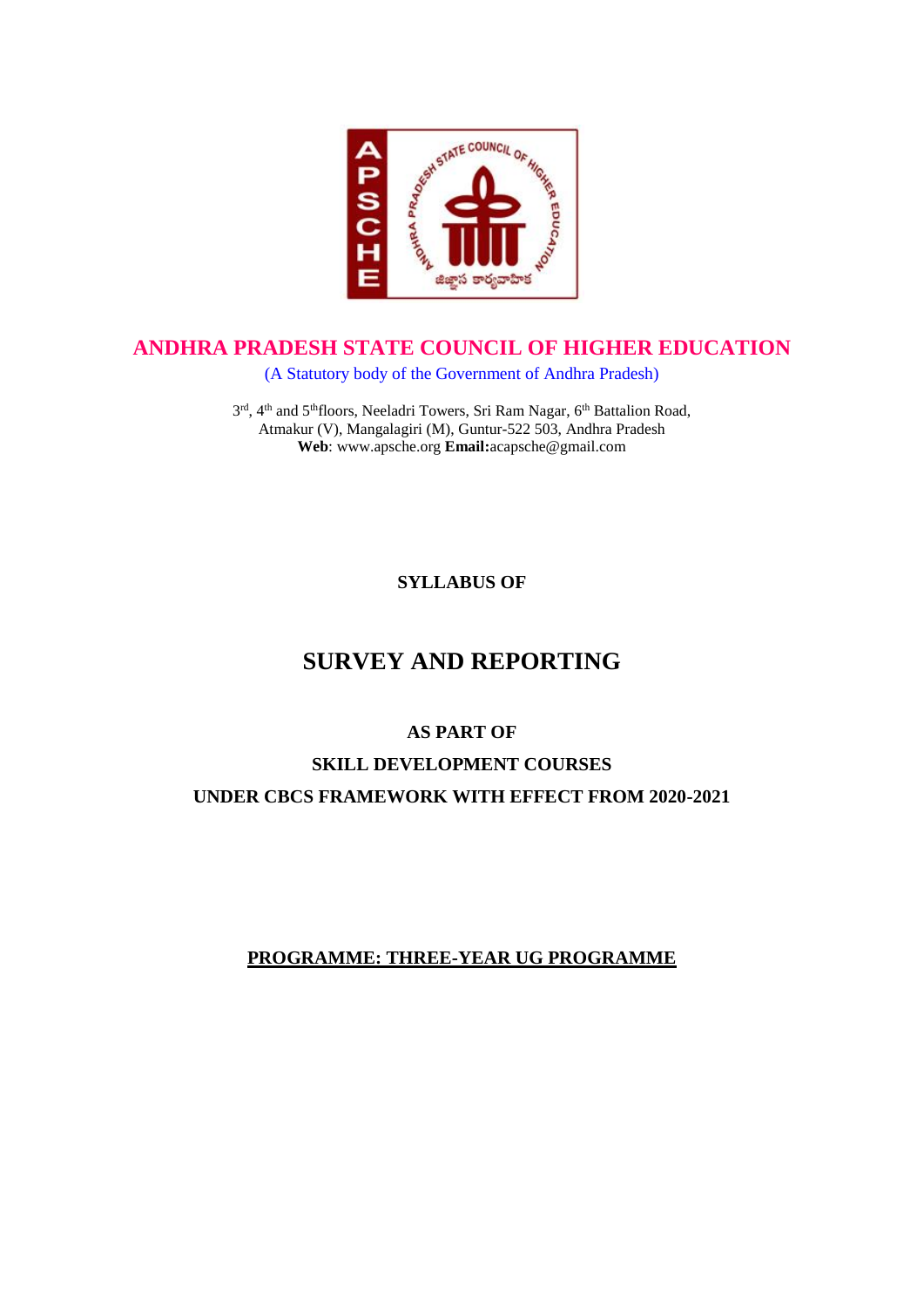A.P. State Council of Higher Education B.A., B. Com & B. Sc Programmes

### Revised CBCS w.e.f. 2020-21 *SKILL DEVELOPMENT COURSES*

### **Arts Stream**

### **SURVEY & REPORTING**

#### Total Hours : 30 (2h/w), Credits : 02, Max Marks: 50.

#### **Learning Outcomes:**

*After successful completion of this course, the student will be able to:*

- *1. Understand the basics of survey and reporting needs and methods*
- *2. Comprehend designing of a questionnaire*
- *3. Conduct a simple and valid survey and Collect data*
- *4. Organize and interpret data and Prepare and submit report.*

#### **Syllabus:**

| Unit I<br>08Hrs   | Survey: Meaning and Definition - Identifying need for survey - Identifying<br>Sample – Characteristics of Sample - Types of Survey – Survey Methods –<br>Advantages and Disadvantages of Survey – Essential Steps in Survey – Online<br>Survey.                                                                                                                                                                                                                                                                               |
|-------------------|-------------------------------------------------------------------------------------------------------------------------------------------------------------------------------------------------------------------------------------------------------------------------------------------------------------------------------------------------------------------------------------------------------------------------------------------------------------------------------------------------------------------------------|
| Unit II<br>09Hrs  | Preparing Questionnaire: Types and Parts of Questionnaire – Qualities of good<br>Questionnaire – Precautions in Preparing Questionnaire<br>Administering/Piloting Questionnaire – Collection of data - Dealing with People –<br>Maintaining objectivity/neutrality.                                                                                                                                                                                                                                                           |
| Unit III<br>10Hrs | Methods of Organizing data – Forms of data presentation - Tables and Figures –<br>Basic Statistical Methods of Analysis of data – Percentages - Mean, Mode and<br>Median – Simple Ways of showing Results–Tables/Graphs/Diagrams<br>Report Writing: Forms of Reporting - Parts of a Report - Title page to<br>Acknowledgements -Characteristics of a Good Report – Style of language to be<br>used - Explaining Data in the Report – Writing fact-based Conclusions – making<br>Recommendations – Annexing required material. |

### **Recommended Co-curricular Activities (03 hrs):**

- 1. Invited Lecture/Training by a Local Expert
- 2. Collection and study of questionnaires
- **3.** Preparation of sample questionnaire and conduct a live sample survey
- **4.** Preparation of a sample Report
- **5.** Assisting a real time field survey and report writing
- **6.** Assignments, Group discussion, Quiz etc.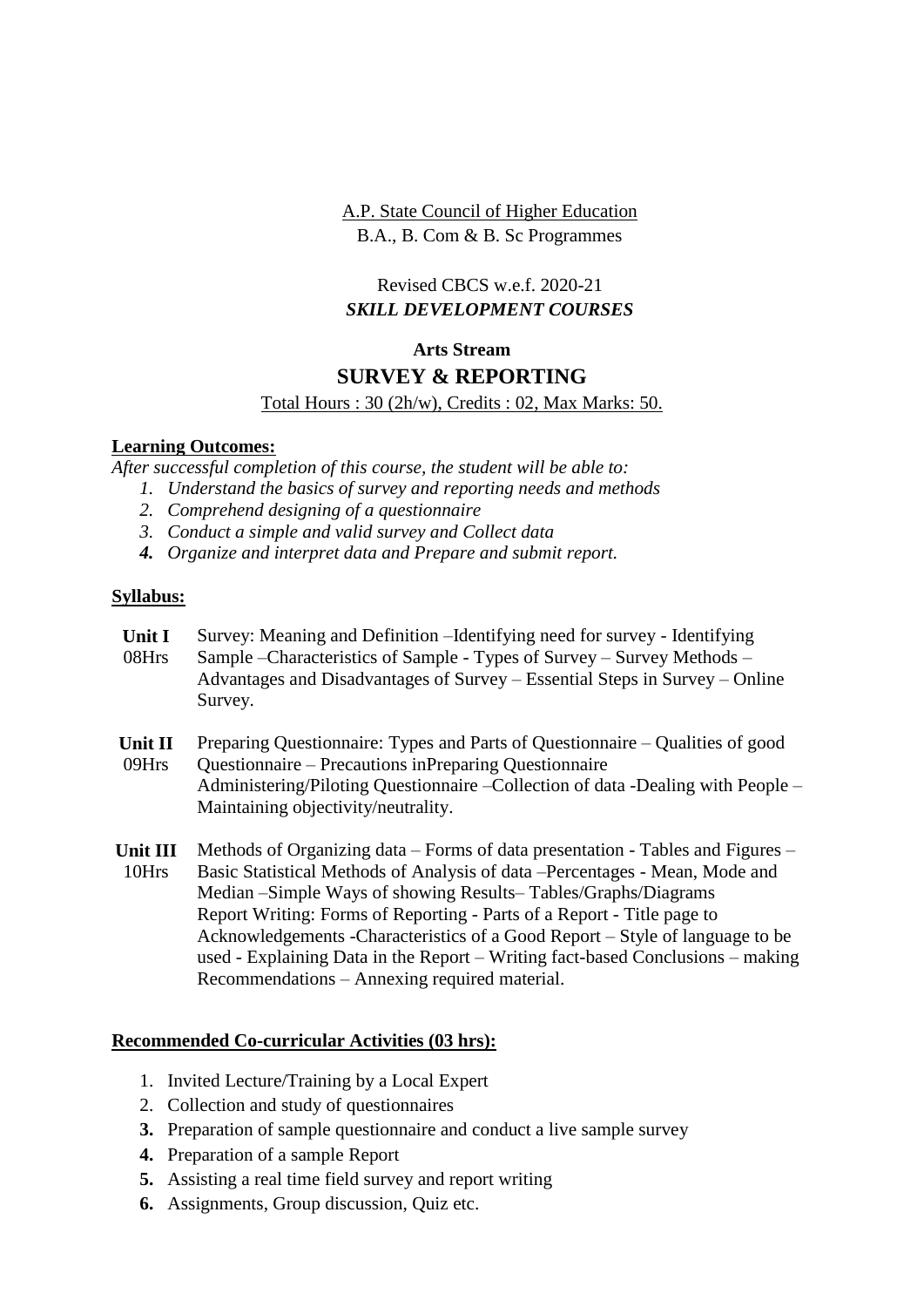### **References:**

- 1. Denscombe M., The Good Research Guide: For Small-Scale Social Research Projects, Open Uni. Press, 1998
- 2. Sudman S &Bradburn N.M., Asking Questions, 1973
- 3. Wayne W Daniel, Questionnaire Design, 1979
- 4. Websites on Survey and Reporting.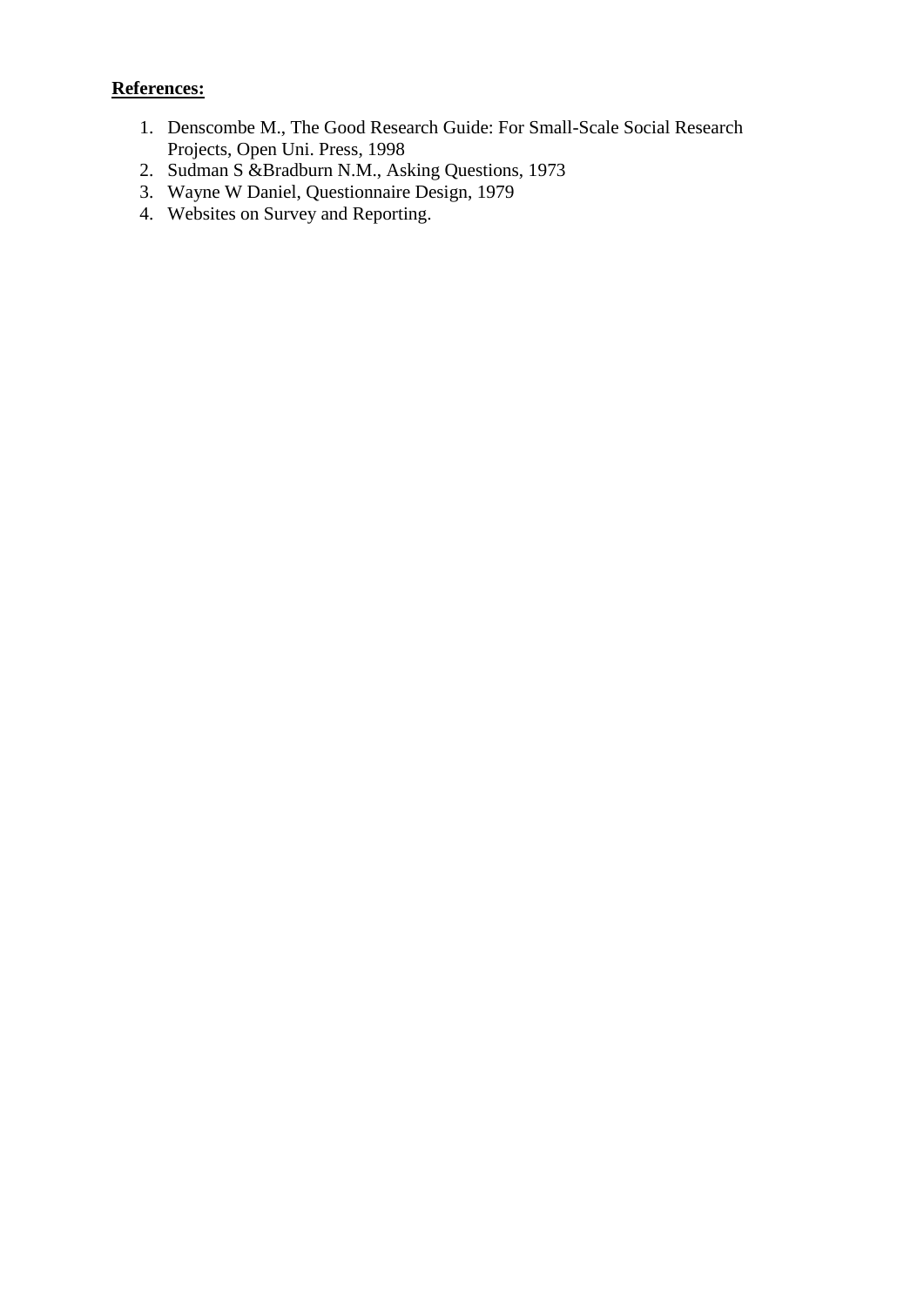#### **MODEL QUESTION PAPER FORMAT**

Max. Marks: 50 Time: 1 1/2hrs (90 Minutes)

#### **SECTION A** (Total: 4x5=20 Marks)

#### (Answer any four questions. Each answer carries 5 marks (At least 1 question should be given from each Unit)

| . .                |  |  |
|--------------------|--|--|
| ◠<br><u>L</u> .    |  |  |
| ◠<br>J.            |  |  |
| 4.                 |  |  |
| J.                 |  |  |
| 6.                 |  |  |
| $\mathbf{r}$<br>,, |  |  |
| $\Omega$<br>0.     |  |  |

### **SECTION B** (Total:  $3x10 = 30$  Marks)

(Answer any three questions. Each answer carries 10 marks (At least 1 question should be given from each Unit)

| . .      |  |
|----------|--|
| <u>.</u> |  |
| <u>.</u> |  |
| . .      |  |
| <u>.</u> |  |

@@@@@